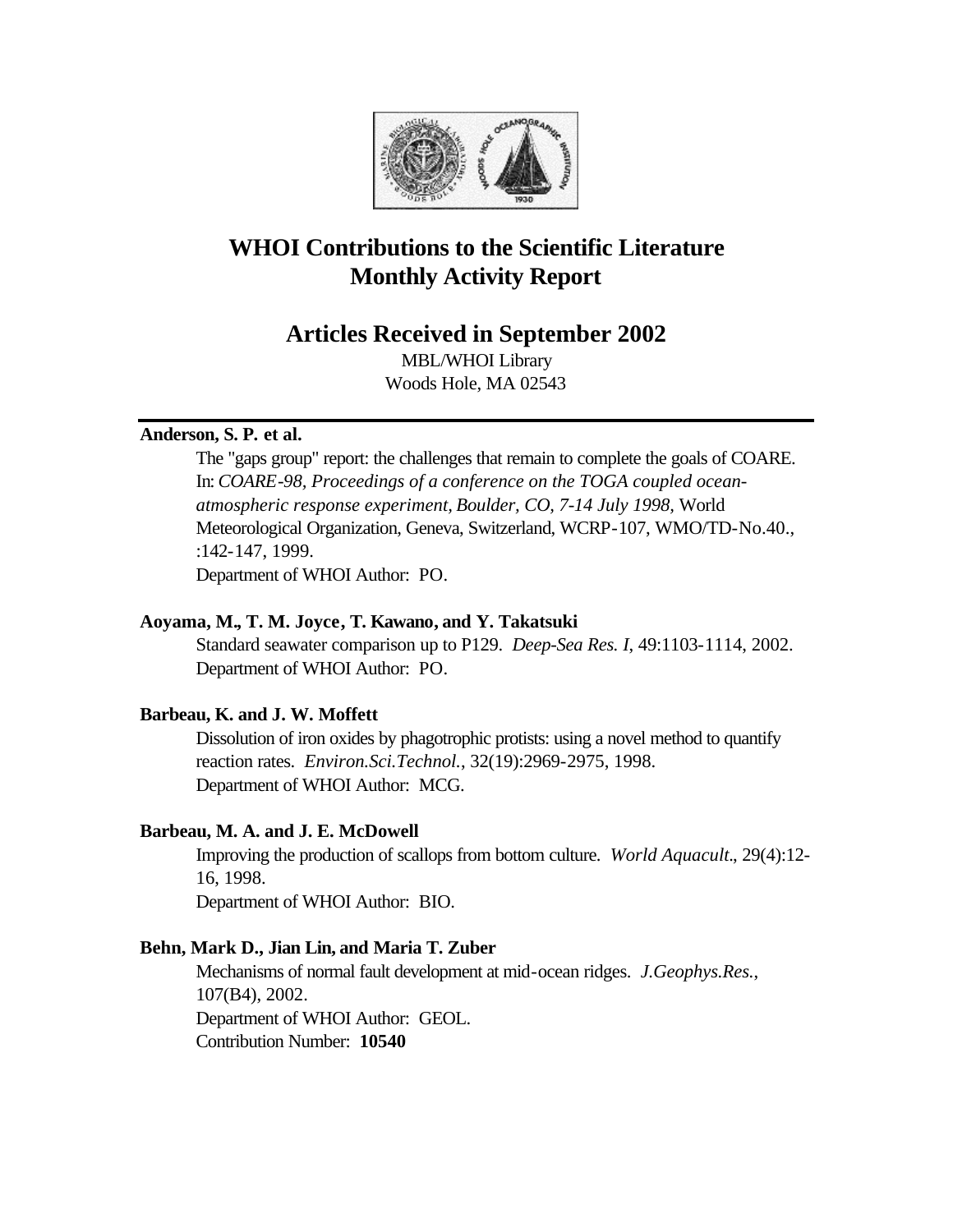### **Berg, G. M., P. M. Glibert, and C.-C. Chen**

Dimension effects of enclosures on ecological processes in pelagic systems. *Limnol.Oceanogr.*, 44(5):1331-1340, 1999. Department of WHOI Author: MCG. Contribution Number: **NONE**

### **Billups, K., A. C. Ravelo, J. C. Zachos, and R. D. Norris**

Link between oceanic heat transport, thermohaline circulation, and the Intertropical Convergence Zone in the early Pliocene Atlantic. *Geology*, 27(4):319-322, 1999. Department of WHOI Author: GEOL. Contribution Number: **NONE**

### **Blackman, Donna K., Johnson R. Cann, Bob Janssen, and Deborah K. Smith**

Origin of extensional core complexes: evidence from the Mid-Atlantic Ridge at Atlantis Fracture Zone. *J.Geophys.Res.*, 103(B9):21315-21333, 1998. Department of WHOI Author: GEOL. Contribution Number: **NONE**

#### **Chen, Y. John and Jian Lin**

Mechanisms for the formation of ridge-axis topography at slow-spreading ridges: A lithospheric-plate flexural model. *Geophys.J.Int.*, 136:8-18, 1999. Department of WHOI Author: GEOL. Contribution Number: **NONE**

# **Cochran, James R., Daniel J. Fornari, Bernard J. Coakley, Randall Herr, and Maurice A. Tivey**

Continuous near-bottom gravity measurements made with a BGM-3 gravimeter in DSV ALVIN on the East Pacific Rise Crest near 9<sup>o</sup> 31'N and 9<sup>o</sup> 50'N. *J.Geophys.Res.(B)*, 104(5):10841-10861, 1999. Department of WHOI Author: GEOL. Contribution Number: **9890**

# **Dahlgren, Thomas G., Bertil Akesson, Christoffer Schander, Kenneth M. Halanych, and Per Sundberg**

Molecular phylogeny of the model annelid Ophryotrocha. *Bio.Bull.*, 201:193-203, 2001.

Department of WHOI Author: BIO. Contribution Number: **10442**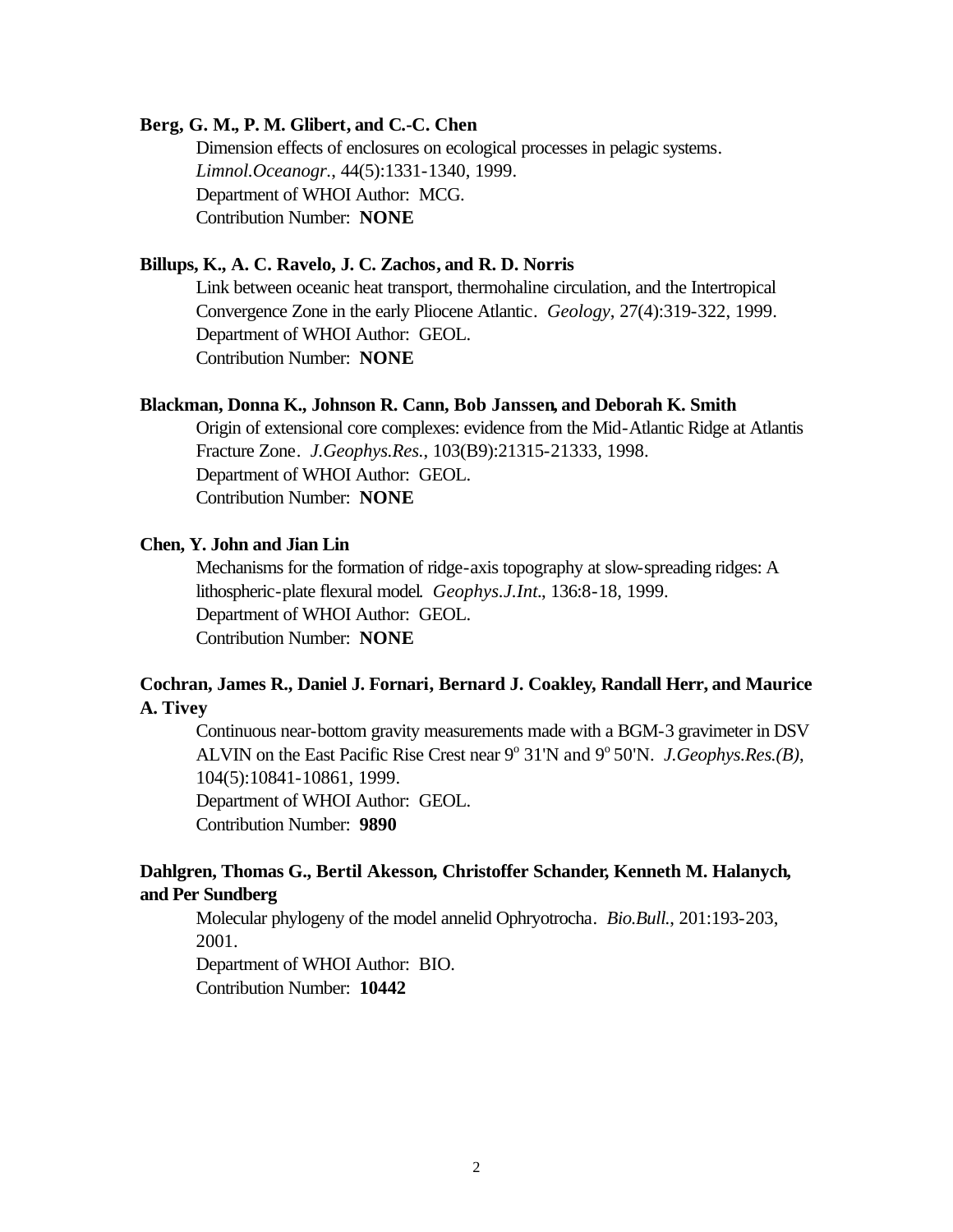#### **Dai, Minhan, James M. Kelley, and Ken O. Buesseler**

Sources and migration of plutonium in groundwater at the Savanah River site. *Environ.Sci.Technol.*, 36:3690-3699, 2002. Department of WHOI Author: MCG. Contribution Number: **10611**

# **Dennett, Mark A., David A. Caron, Anthony F. Michaels, Scott M. Gallager, and Cabell S. Davis**

Video plankton recorder reveals high abundances of colonial radiolaria in surface waters of the central North Pacific. *J.Plank.Res.*, 24(8):797-805, 2002. Department of WHOI Author: BIO. Contribution Number: **10616**

# **Dickson, B., J. Hurrell, N. Bindoff, A. Wong, B. Arbic, B. Owens, S. Imawaki, and I. Yashayaev**

The world during WOCE. In: *Ocean Circulation and Climate, observing and modelling the global ocean, G. Siedler, J. Church, and W. Gould, eds., International* Geophysics Series, vol. 77, Academic Press, :557-583, 2001. Department of WHOI Author: PO. Contribution Number: **NONE**

# **DiMarco, S. F., P. Chapman, W. D. Nowlin, Jr., P. Hacker, K. Donohue, M. Luther, and Toole, J.**

Volume transport and property distributions of the Mozambique Channel. *Deep-Sea Res.II*, 49:1481-1511, 2002. Department of WHOI Author: PO.

Contribution Number: **NONE**

#### **dos Santos Neto, Eugenio vaz, John M. Hayes, and Tikae Takaki**

Paleoclimatic assessment of cretaceous lacustrine and marine-evaporitic sequences from the Potiguar Basin (Brazil) based on the hydrogen isotopic compositions of saturated hydrocarbons. *Rev.Lat.Am.Geoguim.Org.*, 4:5-24, 1998. Department of WHOI Author: GEOL. Contribution Number: **NONE**

### **Doutt, James A., George V. Frisk, and Hugh Martell**

Determination of distance between a moving ship and drifting buoys to centimeter-level accuracy at sea using L1 phase receivers and differential moving-base kinematic processing [CD-ROM]. *Proceedings of ION GPS-98, Nashville, Tenn. (15-18 Sept. 1998*). Institute of Navigation, Washington, D.C., :1301-1306, 1998. Department of WHOI Author: AOPE. Contribution Number: **9784**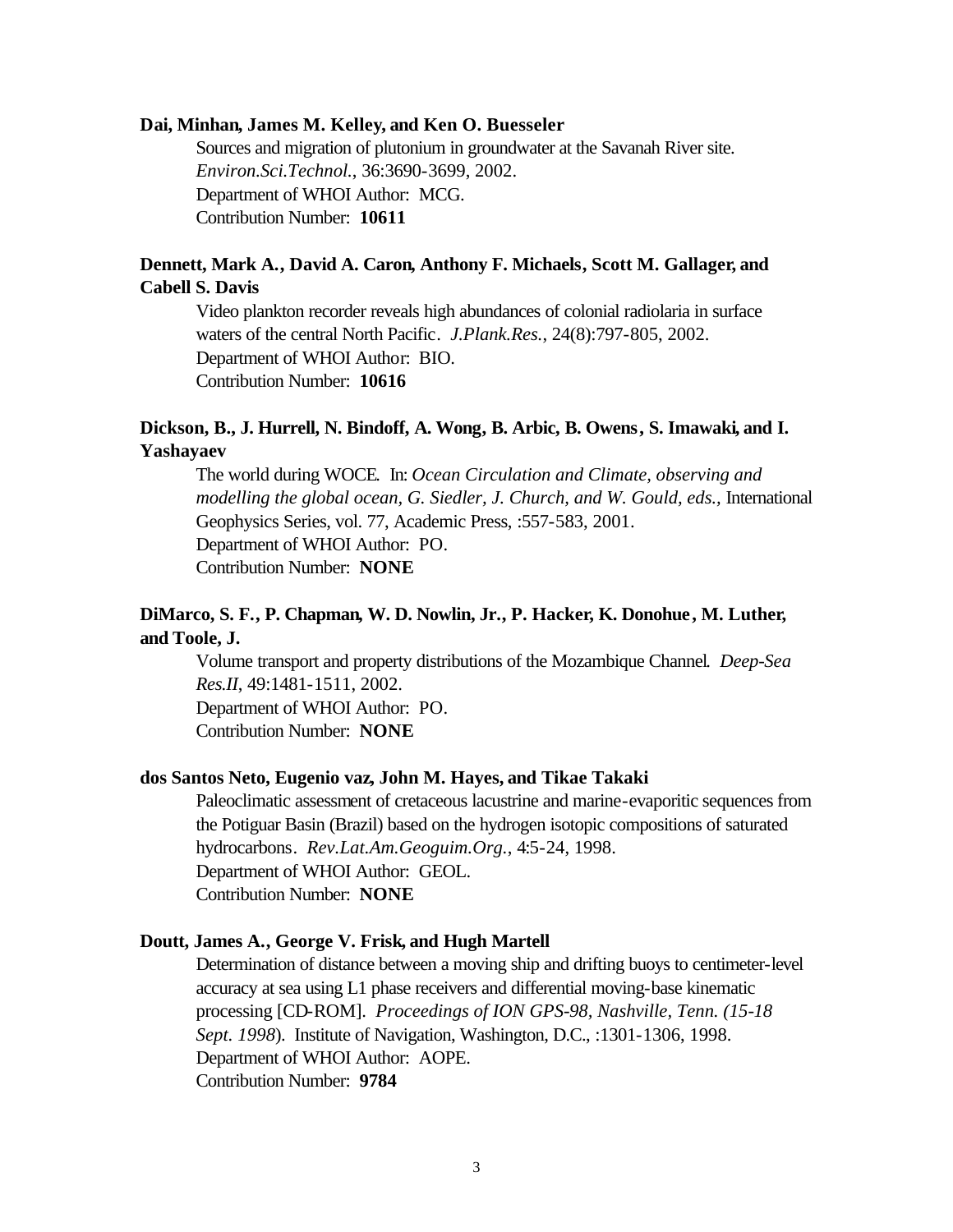#### **Dudko, Y. V., H. Schmidt, K. von der Heydt, and E. K. Scheer**

Edge wave observation using remote seismoacoustic sensing of ice events in the Arctic. *J.Geophys.Res.*, 103(C10):21775-21781, 1998. Department of WHOI Author: AOPE.

### **DuRand, Michele D. and Robert J. Olson**

Diel patterns in optical properties of the chlorophyte Nannochloris sp.: Relating individual-cell to bulk measurements. *Limnol.Oceanogr.*, 43(6):1107-1118, 1998. Department of WHOI Author: BIO. Contribution Number: **9655**

#### **Dusenberry, Jeffrey A., Robert J. Olson, and Sallie W. Chisholm**

Frequency distributions of phytoplankton single-cell fluorescence and vertical mixing in the surface ocean. *Limnol.Oceanogr.*, 44(2):431-435, 1999. Department of WHOI Author: BIO.

### **Fairall, C. W., P. Hacker, E. F. Bradley, S. P. Anderson, et al.**

The legacy of COARE for technology and ocean-atmosphere observing capability. In: *COARE-98, Proceedings of a conference on the TOGA coupled oceanatmospheric response experiment, Boulder, CO, 7-14 July 1998,* World Meteorological Organization, Geneva, Switzerland, WCRP-107, WMO/TD-No.40, :116-138, 1999. Department of WHOI Author: PO.

#### **Feldmann, R. M., K. L. Bice, C. E. Schweitzer-Hopkins, and E. W. Salva**

Decapod crustaceans from the Eocene Castle Hayne Limestone, North Carolina: Paleoceanographic implications: Memoir 48. *J.Paleontol.*, 72:28 pp., 1998. Department of WHOI Author: GEOL.

# **Fisher, K. W., S. Legg, W. H. Munk, R. M. Schuchman, R. W. Garwood, and J. P. Palshook**

Modeled radar surface signature of deep ocean convection. *IEEE Trans.Geosci.Remote Sens.*, 37:2050-2067, 1999. Department of WHOI Author: PO.

#### **Fornari, Dan, Greg Kurras, Margo Edwards, Wayne Spencer, and Bill Hersey**

Mapping volcanic morphology on the crest of the East Pacific Rise 9° 49'-52'N using the WHOI towed camera system: a versatile new digital camera sled for seafloor mapping. *BRIDGE Newsletter*, 14:4-12, 1998. Department of WHOI Author: GEOL.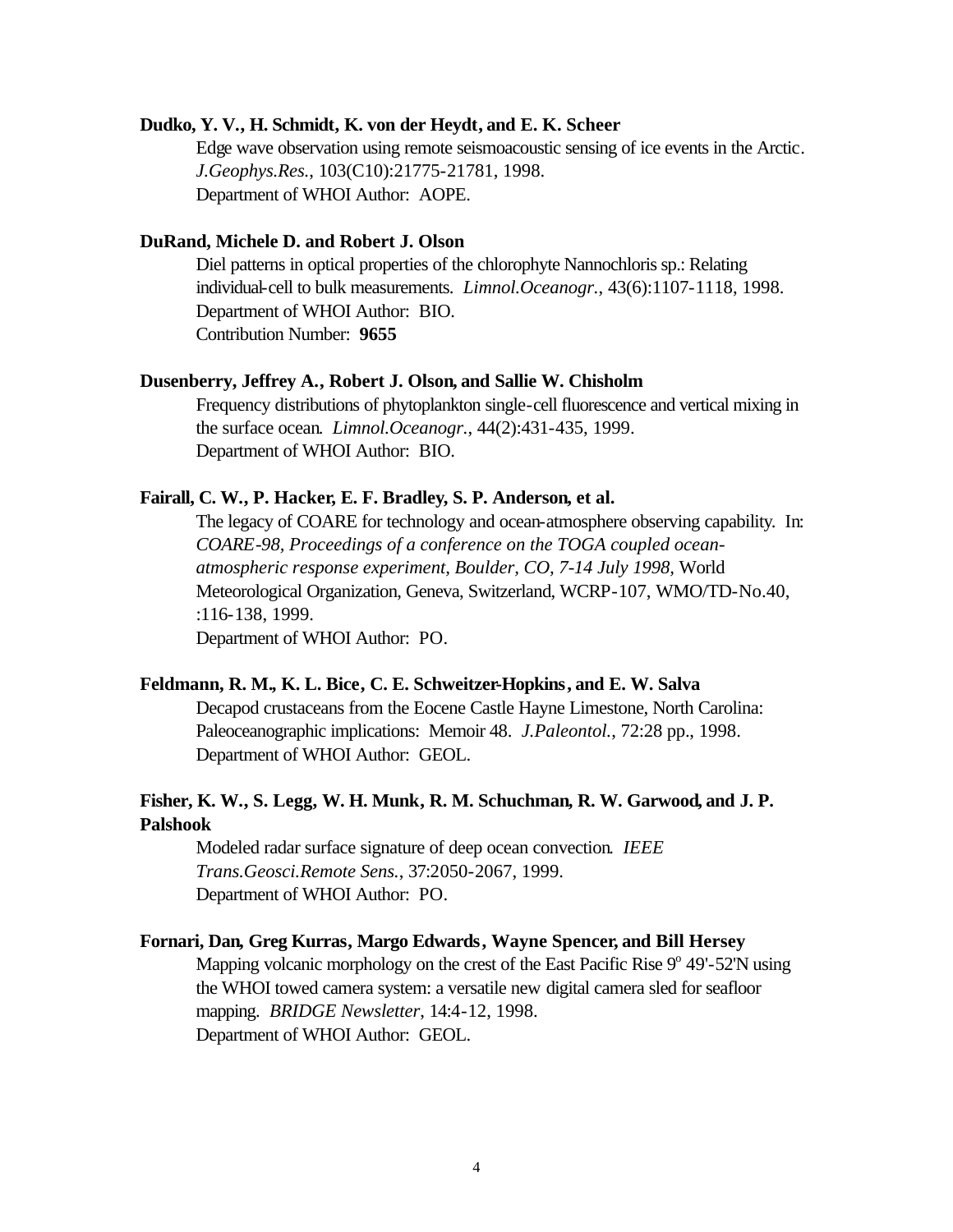### **Fornari, Daniel J., Rachel M. Haymon, Michael R. Perfit, and Tracy K. Gregg**

Axial summit trough of the East Pacific Rise  $9^{\circ} - 10^{\circ}$  N: geological characteristics and evolution of the axial zone on fast-spreading mid-ocean ridges. *J.Geophys.Res.*, 103(B5):9827-9855, 1998. Department of WHOI Author: GEOL. Contribution Number: **9643**

#### **Freitag, L., M. Johnson, and J. Preisig**

Acoustic communications for UUVs. *Sea Technol.*, 39(6):65-71, 1998. Department of WHOI Author: AOPE.

#### **Gallagher, Edith L., Steve Elgar, and Edward B. Thornton**

Megaripple migration in a natural surf zone. *Nature*, 394:165-168, 1998. Department of WHOI Author: AOPE.

### **Goldsmith, R. A. and A. J. Plueddemann**

Moored buoy site evaluations*.* In: *Marine Geography, GIS for the oceans and seas, Joe Breman, ed.,* ESRI Press, Redlands, CA, :160-161, 2002. Department of WHOI Author: PO.

### **Gorska, N. and D. Chu**

Some aspects of sound extinction by zooplankton. *J.Acoust.Soc.Am.*, 110(5),Pt.1:2315-2325, 2001. Department of WHOI Author: AOPE.

#### **Gueneau, Pulcherie, Francois Morel, Julie Laroche, and Deana Erdner**

The petF region of the chloroplast genome from the diatom *Thalassiosira weissflogii*: Sequence, organization and phylogeny. *Eur.J.Phycology*, 33:203-211, 1998. Department of WHOI Author: BIO.

# **Gustafsson, Orjan, Thomas D. Bucheli, Zofia Kukulska, Mette Andersson, Claude Largeau, Jean-Noel Rouzaud, Christopher M. Reddy, and Timothy I. Eglinton**

Evaluation of a protocol for the quantification of black carbon in sediments. *Glob.Biogeochem.Cycles*, 15(4):881-890, 2001. Department of WHOI Author: MCG.

#### **Harbison, G. R.**

The parasites and predators of Thaliacea. In: *The Biology of Pelagic Tunicates, Q. Bone, ed.* Oxford University Press Oxford England, :187-214, 1998. Department of WHOI Author: BIO.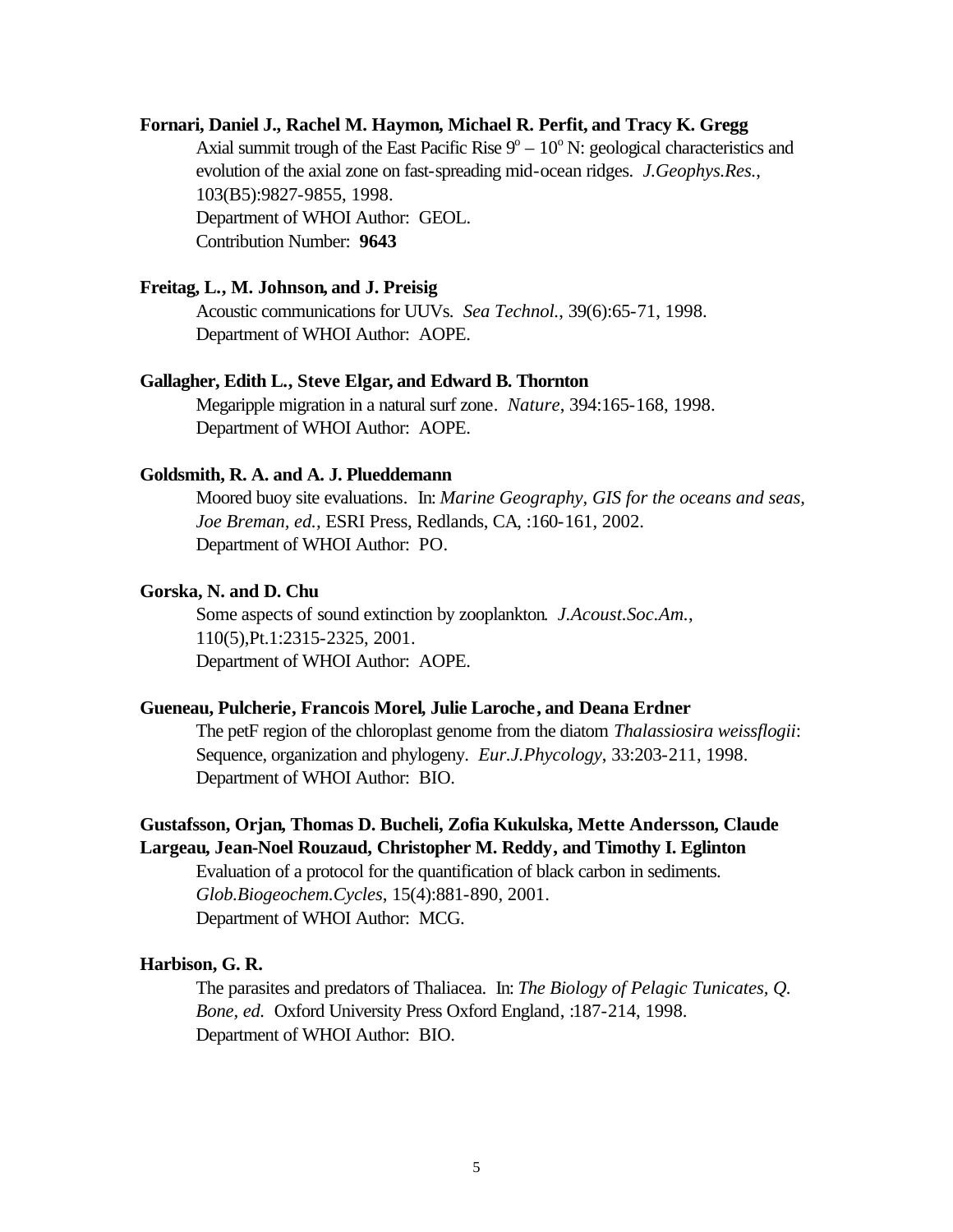#### **Hirth, G. and J. Tullis**

Dislocation creep regimes in experimentally deformed quartz aggregates. In: *Fault-Related Rocks. A. W. Snoke, J. A. Tullis, and V. R. Todd, eds*. Princeton University Press, :496-499, 1998. Department of WHOI Author: GEOL.

### **Hirth, G., J. W. Dunlap, and C. Teyssier**

Dislocation creep regimes in naturally deformed quartz aggregates. In: *Fault-Related Rocks. A. W. Snoke, J. A. Tullis, and V. R. Todd, eds*. Princeton University Press, :500-501, 1998.

Department of WHOI Author: GEOL.

### **Hogg, Nelson G.**

Quantification of the deep circulation. In: *Ocean Circulation and Climate, G. Siedler, J. Church, and W. J. Gould, eds*., International Geophysics Series, Academic Press, :259-270, 2001. Department of WHOI Author: PO.

Contribution Number: **9997**

### **Hood, E. M., B. L. Howes, and W. J. Jenkins**

Dissolved gas dynamics in perennially ice-covered Lake Fryxell, Antarctica. *Limnol.Oceanogr.*, 43(2):265-272, 1998. Department of WHOI Author: MCG. Contribution Number: **9178**

### **Huang, Y. S., K. H. Freeman, T. I. Eglinton, and F. A. Street-Perrott**

 $\ddot{a}^{13}$ C analyses of individual lignin phenols in Quaternary lake sediments: A novel proxy for deciphering past terrestrial vegetation changes. *Geology*, 27(5):471-474, 1999. Department of WHOI Author: MCG.

### **Humphris, Susan E.**

The FY'00 ODP science plan; Legs 188-193. *JOIDES Journal*, 24(2):38-40, 1998. Department of WHOI Author: GEOL.

### **Kroon, D., R. D. Norris, and A. Klaus**

Drilling Blake Nose; the search for evidence of extreme Palaeogene-Cretaceous climates and extraterrestrial event. *Geology Today*, 14(6):222-226, 1998. Department of WHOI Author: GEOL.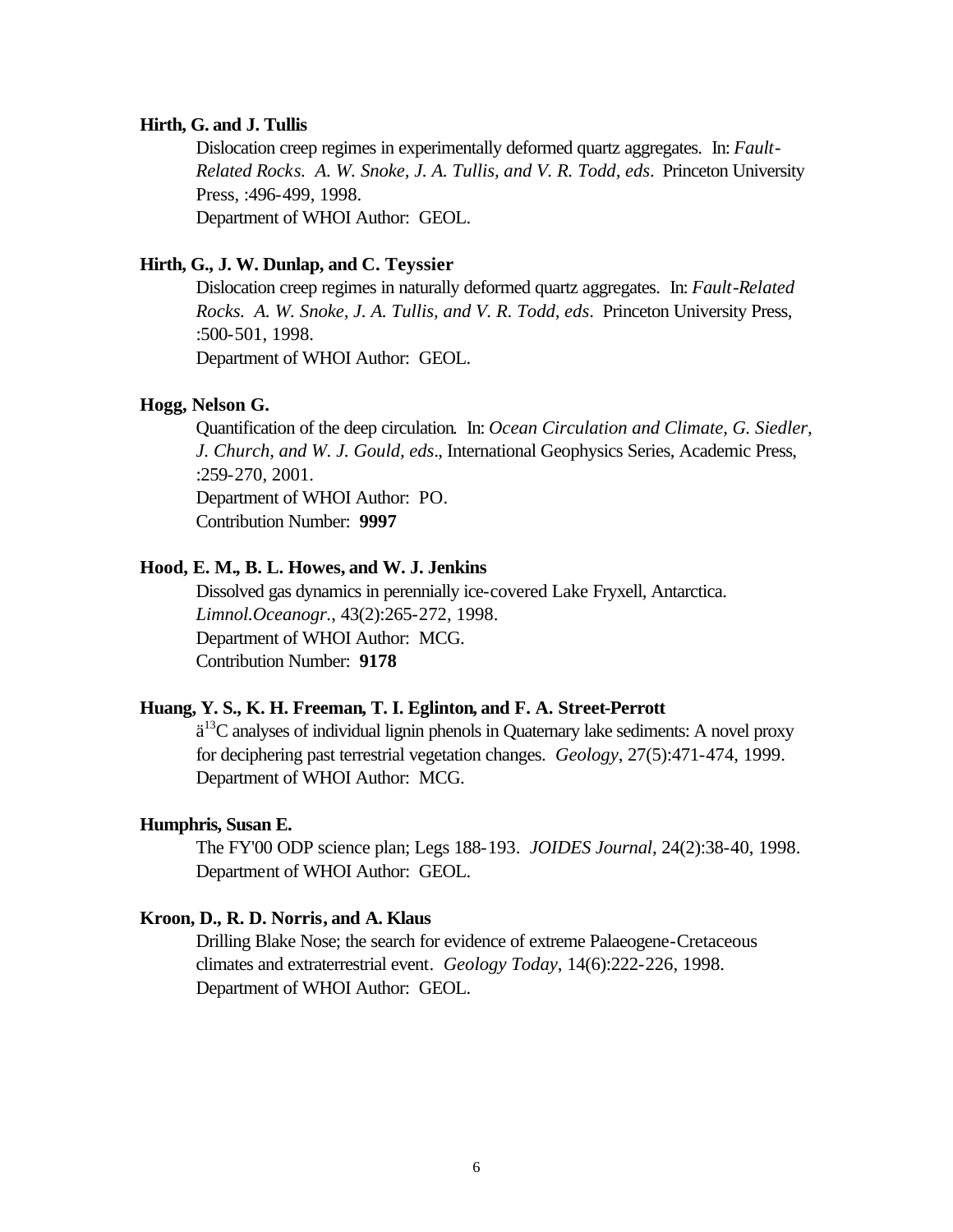#### **Kroon, Dick, Richard D. Norris, and Adam Klaus**

*Western North Atlantic Palaeogene and Cretaceous Palaeoceanography, Special Publication No. 183. D. Kroon, R. D. Norris, and A. Klaus, eds*. The Geological Society of London., 319 pg., 2001. Department of WHOI Author: GEOL.

### **Kurras, G. J., M. H. Edwards, and D. J. Fornari**

High-resolution bathymetry of the East Pacific Rise axial summit trough  $9^{\circ}$  49' - 51'N: A compilation of Alvin scanning sonar and altimetry data from 1991-1995. *Geophys.Res.Let.*, 25(8):1209-1212, 1998. Department of WHOI Author: GEOL. Contribution Number: **9647**

### **Lazier, John R. N., Robert S. Pickart, and Peter B. Rhines**

Deep convection. In: *Ocean Circulation and Climate, G. Siedler, J. Church and W. J. Gould, eds.,* International Geophysics Series, Academic Press, :387-400, 2001. Department of WHOI Author: PO.

### **Lentz, Steven J. and Karl R. Helfrich**

Buoyant gravity currents along a sloping bottom in a rotating fluid. *J.Fluid Mech.*, 464:251-278, 2002. Department of WHOI Author: PO. Contribution Number: **10575**

#### **Lynch-Stieglitz, Jean, William B. Curry, and Niall Slowey**

Weaker Gulf Stream in the Florida Straits during the last glacial maximum. *Nature*, 402(6762):644-648, 1999. Department of WHOI Author: GEOL.

#### **Madin, L. P. and D. Deibel**

Feeding and energetics of Thaliacea. In: *The Biology of Pelagic Tunicates. Q. Bone, ed.* Oxford University Press, Oxford, :81-103, 1998. Department of WHOI Author: BIO.

### **McCorkle, D. C., H. H. Veeh, and D. T. Heggie**

Glacial-interglacial paleoceanography from Australian margin sediments: northwest Australian margin and Great Australian Bight. *AGSO journal of Australian geology & geophysics.*, 17(5/6):145-157, 1999. Department of WHOI Author: GEOL.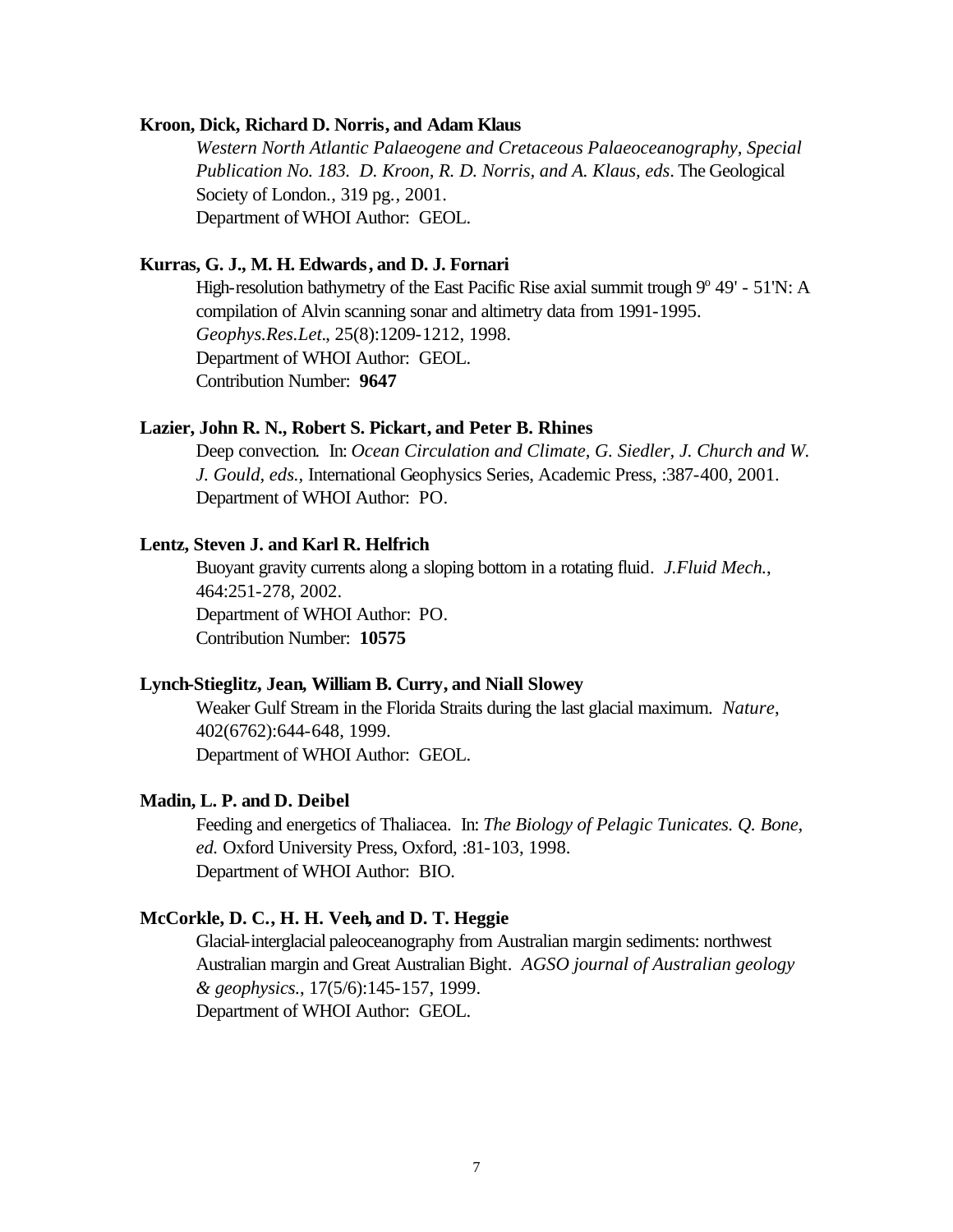# **McDowell, Judith E., Bruce A. Lancaster, Dale F. Leavitt, Pirjo Rantamaki, and Bonnie Ripley**

The effects of lipophilic organic contaminants on reproductive physiology and disease processes in marine bivalve molluscs. *Limnol.Oceanogr.*, 44(3):903-909, 1999. Department of WHOI Author: BIO.

### **McGuire, Molly M., Katrina J. Edwards, Jillian F. Banfield, and Robert J. Hamers**

Kinetics, surface chemistry, and structural evolution of microbiallymediated sulfide mineral dissolution. *Geochim.Cosmochim.Acta*, 65(8): 1243-1258, 2002. Department of WHOI Author: MCG.

#### **Mix, A. C., E. Bard, G. Eglinton, L. D. Keigwin, A. C. Ravelo, and Y. Rosenthal**

Alkenones and multiproxy strategies in paleoceanographic studies. *Geochem.Geophys.Geosys.*, http://gcubed.org/gc2000/2000GC000056/article2000GC000056.pdf, 2000. Department of WHOI Author: GEOL.

### **Nakamura, Masahiko, Ralf Bachmayer, Louis L. Whitcomb, and Mark Grosenbaugh**

H [sub infinity] control of thruster for AUV. *Proceedings of the 8th International Offshore Polar Engineering Conference, Montreal, Canada, May 24-29, 1998, Jin S. Chung, et al., eds.* International Society of Offshore and Polar Engineers (ISOPE), Golden, CO, 2:255-262, 1998. Department of WHOI Author: AOPE.

### **Norris, R., A. Klaus, and D. Kroon**

Mid-Eocene deep water, the Late Palaeocene thermal maximum and continental slope mass wasting during the Cretaceous-Palaeogene impact. In: *Western North Atlantic Palaeogene and Cretaceous Palaeoceanography, Special Publication No. 183. D. Kroon, R. D. Norris, and A. Klaus, eds.* The Geological Society of London., :23-48, 2001.

Department of WHOI Author: GEOL.

### **Norris, R. D. and J. Firth**

Mass wasting of Atlantic continental margins following the Chicxulub impact event. In: *GSA Special Paper*, 356:79-95, 2002. Department of WHOI Author: GEOL.

### **Norris, Richard D., Byong-Kwon Park, Sunh-Ho Kang, and Boo-Keun Khim**

Stable isotope and ecological habitat of planktonic foraminifera adjacent to the ice edge in the western Weddell Sea. *Geosci.J.*, 2(2):88-98, 1998. Department of WHOI Author: GEOL.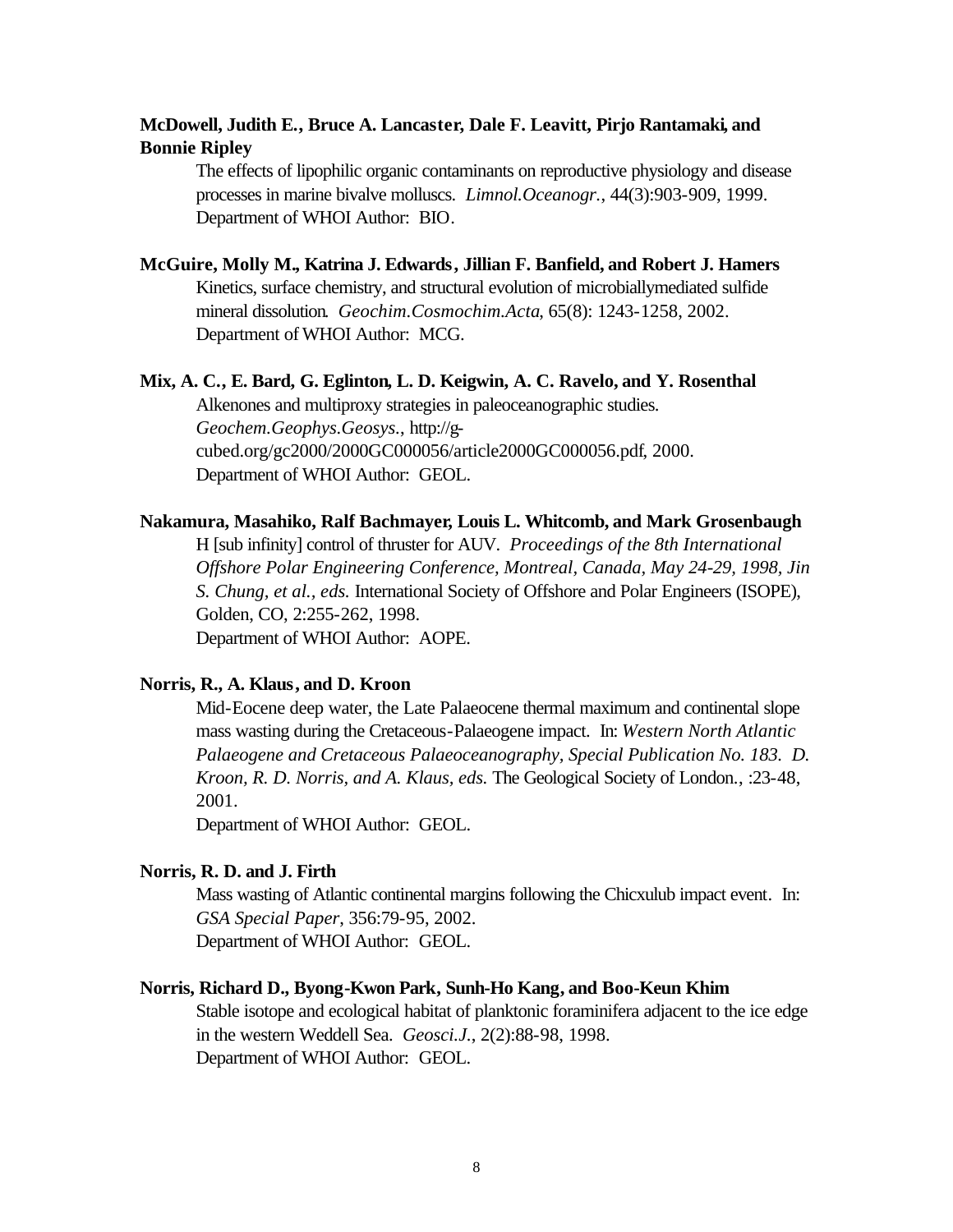### **Pantoja, S. and C. Lee**

Molecular weight distribution of proteinaceous material in Long Island Sound sediments. *Limnol.Oceanogr.*, 44(5):1323-1330, 1999. Department of WHOI Author: MCG.

# **Pearce, C. M., Scott M. Gallager, Joan L. Manuel, Darlene A. Manning, Ron K. O'Dor, and Edwin Bourget**

Effect of thermoclines and turbulence on depth of larval settlement and spat recruitment of the giant scallop *Placopecten magellanicus* in 9.5 m deep laboratory mesocosms. *Mar.Ecol.Prog.Ser.*, 165:195-215, 1998. Department of WHOI Author: BIO.

### **Plant, W. J., W. C. Keller, V. Hesany, T. Hara, E. Bock, and M. A. Donelan**

Bound waves and Bragg scattering in a wind-wave tank. *J.Geophys.Res.*, 104(2):3243-3263, 1999. Department of WHOI Author: AOPE.

### **Plueddemann, A. J.**

Review of "Data analysis methods in physical oceanography" by W. J. Emery and R. E. Thompson. *Oceanography*, 12(3):53-54, 1999. Department of WHOI Author: PO.

### **Price, James F.**

Subduction. In: *Ocean Circulation and Climate, G. Sideler, J. Church, and W. J. Gould, eds.* International Geophysics Series, Academic Press, :357-372, 2001. Department of WHOI Author: PO.

### **Rajan, S. D., J. A. Doutt, and W. M. Carey**

Inversion for the compressional wave speed profile of the bottom from synthetic aperture experiments conducted in the Hudson Canyon area. *IEEE J.Ocean.Eng.*, 23(3):174-187, 1998. Department of WHOI Author: AOPE.

#### **Ravizza, G., R. M. Sherrell, M. P. Field, and E. A. Pickett**

Geochemistry of the Margi umbers, Cyprus, and the Os isotope composition of Cretaceous seawater. *Geology*, 27(11):971-974, 1999. Department of WHOI Author: GEOL.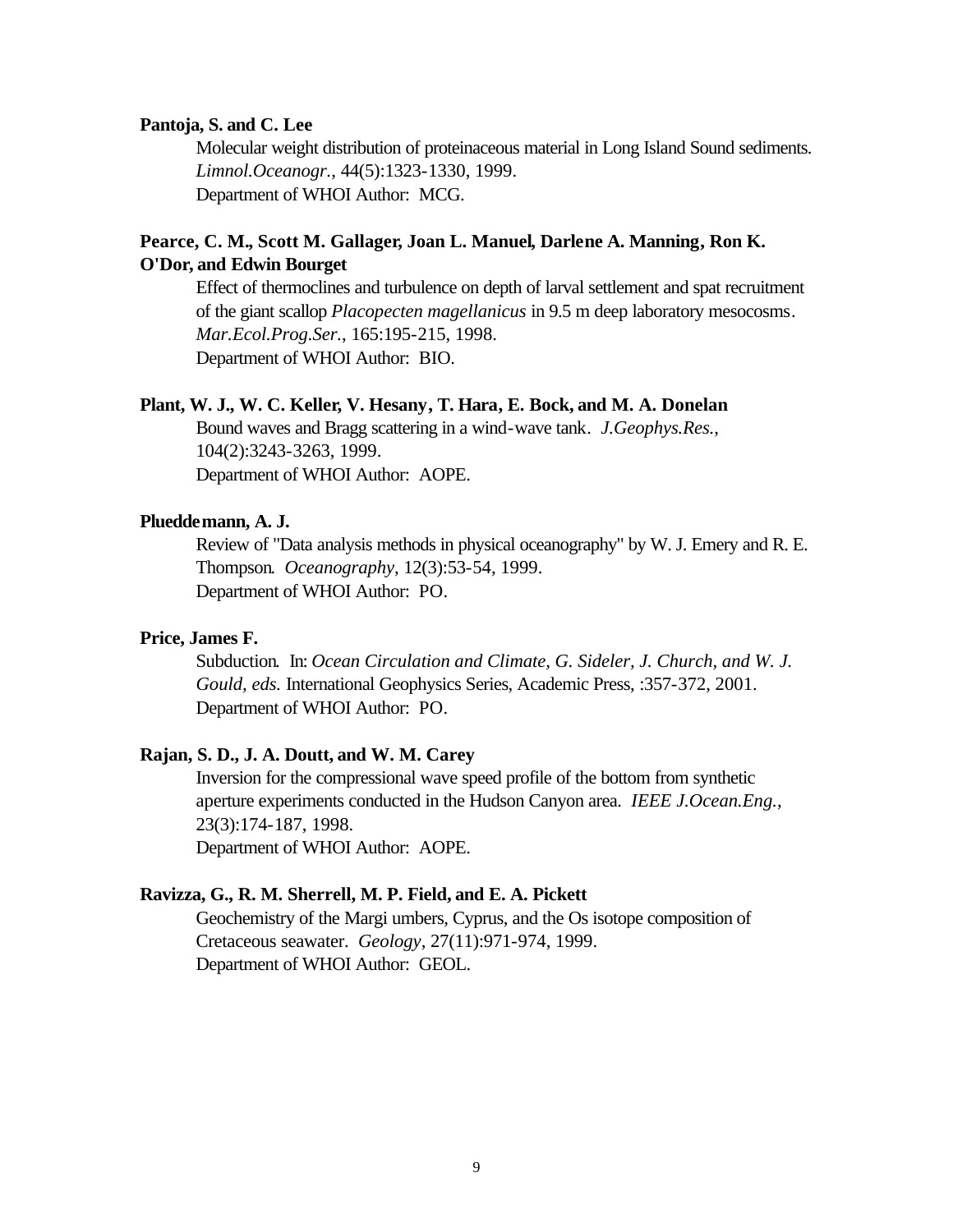# **Runge, J. A., J. A. Quinlan, E. G. Durbin, L. Incze, R. G. Lough, J. Manning, D. Mountain, B. Niehoff, S. Plourde, and F. E. Werner**

The effect of spatial and temporal variations zooplankton concentrations on larval cod growth and survival on Georges Bank: a sensitivity anaylsis based on modeling and observations. In: *ICES CM 2000 documents, ICES Science Conference 2000, Bruges, Belgium,* International Council for the Sea, Copenhagen, :M17, 2000. Department of WHOI Author: BIO.

# **Sayigh, Laela S., Peter L. Tyack, Randall S. Wells, Andrew R. Solow, Michael D. Scott, and A. B. Irvine**

Individual recognition in wild bottlenose dolphins: A field test using playback experiments. *Anim.Behav.*, 57(1):41-50, 1999. Department of WHOI Author: BIO. Contribution Number: **9238**

### **Scherreiks, Rudolph and Peter D. Clift**

On the origin of some *Eohellenic ophiolites* (commentary on Clift & Dixon 1998: jurassic ridge collapse, subduction initiation and ophiolite obduction in the southern Greek Tethys. Eclogae geol. Helv 91/1). *Eclogae Geol.Helv.*, 91(3):431-434, 1998. Department of WHOI Author: GEOL.

# **Schmitt, R. W. and E. T. Montgomery**

Autonomous salinity profiling in the tropical Atlantic. *Eos*, 80(17):179, 1999. Department of WHOI Author: PO.

# **Schubel, Jerry R., Robert F. Lobecker, Donald Jagoe, Susan Snow Cotter, Hartley Hoskins, and Christopher Polloni**

The Gulf of Maine: will the big investments in technology and science yield the return expected by investors? *Mar.Technol.Soc.J.*, 36(2):63-65, 2002. Department of WHOI Author: ADMIN.

# **Shank, Timothy M., Daniel J. Fornari, Karen L. Von Damm, Marvin D. Lilley, Rachel M. Haymon, and Richard A. Lutz**

Temporal and spatial patterns of biological community development at nascent deepsea hydrothermal vents (9<sup>°</sup> 50'N, East Pacific Rise). *Deep-Sea Res.II*, 45:465-515, 1998.

Department of WHOI Author: GEOL.

### **Smolowitz, Roxanna, Dale Leavitt, and Frank Perkins**

Observations of a protistan disease similar to QPX in *Mercenaria mercenaria* (hard clams) from the coast of Massachusetts. *J.Invertebr.Pathol.*, 71:9-25, 1998. Department of WHOI Author: BIO.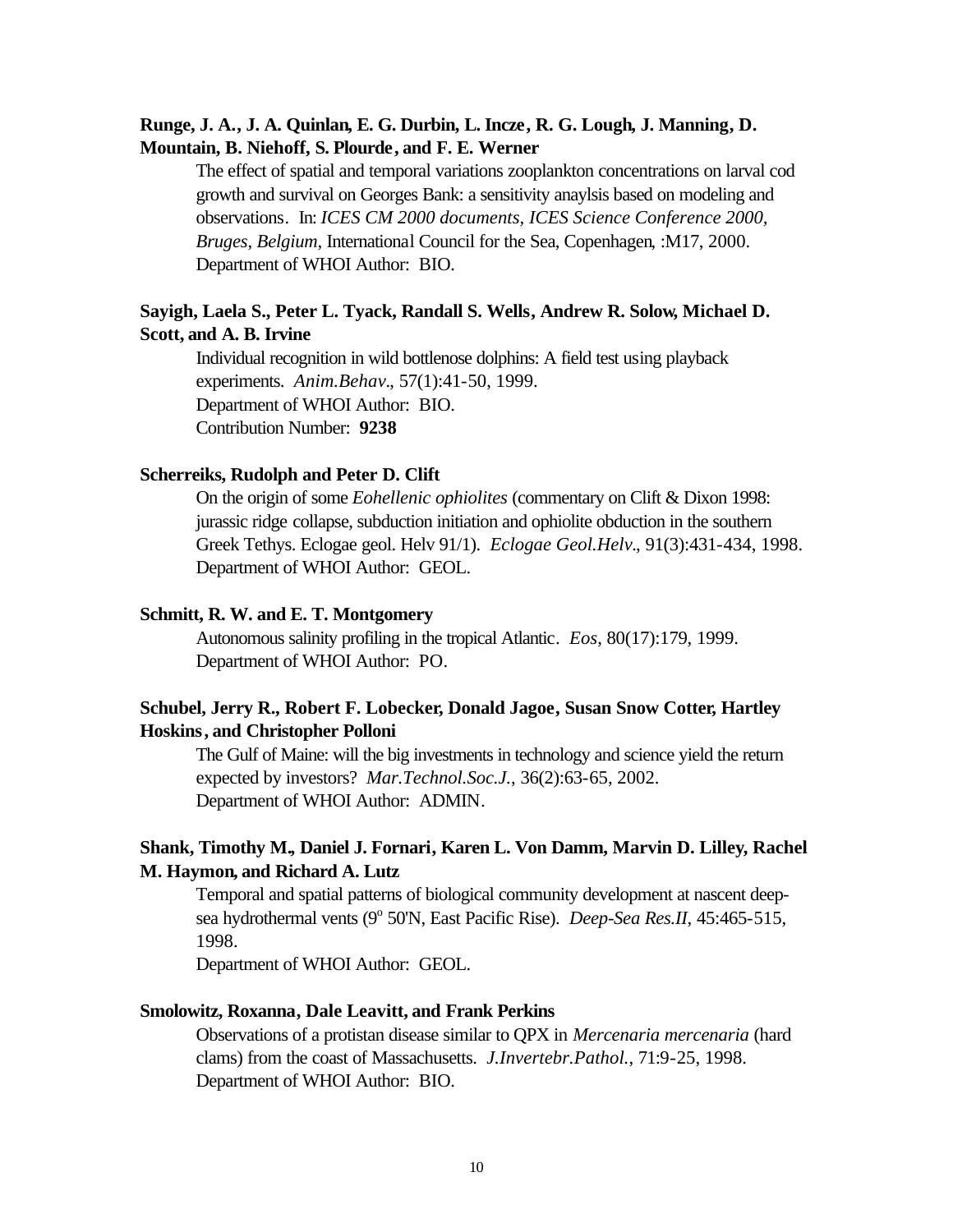# **Sobolev, Nikolay V., Gregory A. Snyder, Lawrence A. Taylor, Randall A. Keller, Emilya S. Yefimova, Vladimir N. Sobolev, and Nobumichi Shimizu**

Extreme chemical diversity in the mantle during eclogitic diamond formation: evidence from 35 garnet and 5 pyroxene inclusions in a single diamond. *Int.Geol.Rev.*, 40(7):567-578, 1998. Department of WHOI Author: GEOL.

### **Sohn, R. A. and J. A. Hildebrand**

Hydroacoustic earthquake detection in the Arctic Basin with the Spinnaker Array. *Bull.Seis.Soc.Amer.*, 91(3):572-579, 2001. Department of WHOI Author: GEOL.

### **Straneo, Fiammetta, Mistuhiro Kawase, and Robert S. Pickart**

Effects of wind on convection in strongly and weakly baroclinic flows with application to the Labrador Sea. *J.Phys.Oceanogr.*, 32:2603-2618, 2002. Department of WHOI Author: PO. Contribution Number: **10609**

# **Tang, Xiaoou, K. W. Stewart, Luc Vincent, He Huang, Marty Marra, Scott M. Gallager, and Cabell S. Davis**

Automatic plankton image recognition. *Artificial Intelligence Review*, 12(1-3):177- 199, 1998. Department of WHOI Author: AOPE. BIO. Contribution Number: **9214**

**Tivey, M.K., K. Bemis, A. M. Bradley, J. Butterfield, J. R. Delaney, K. Ding, R. P. Dziak, C. Fisher, C. G. Fox, S. Hautala, D. Jackson, H. W. Jannasch, H. P. Johnson, S. K. Juniper, D. Kadko, D. S. Kelley, M. Lilley, R. E. McDuff, P. Rona, and J. Sarrazin** The RIDGE endeaour segment seafloor observatory: recent successes and an overview of coordinated experiements for Y2K. *RIDGE Events*, 11(1):10-17, 2000. Department of WHOI Author: MCG.

### **Toole, John M. and Trevor J. McDougall**

Mixing and stirring in the ocean interior. In: *Ocean Circulation and Climate, G. Siedler and J. Church, eds*. International Geophysics Series, Acadmic Press, :337- 356, 2001. Department of WHOI Author: PO.

### **Traykovski, Peter, Alex E. Hay, James D. Irish, and James F. Lynch**

Geometry, migration, and evolution of wave orbital ripples at LEO-15. *J.Geophys.Res.*, 104(C1):1505-1524, 1999. Department of WHOI Author: AOPE. Contribution Number: **9796**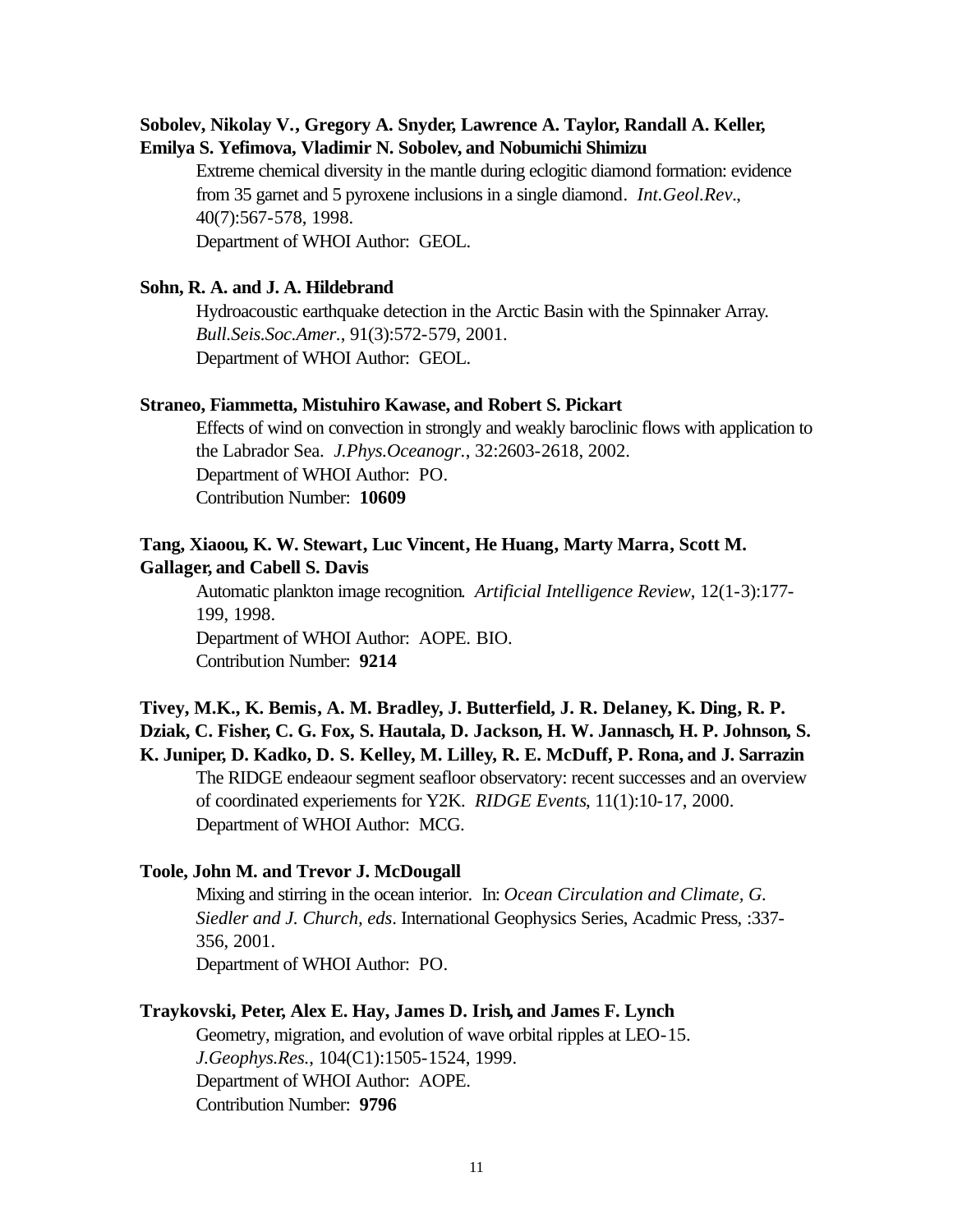### **Tyack, P. L.**

Communication and Cognition. In: *Biology of Marine Mammals, John E. Reynolds III and John R. Twiss Jr., eds.* Smithsonian Press, Washington, D.C., :287-323, 1999. Department of WHOI Author: BIO. Contribution Number: **9250**

### **Urbach, E., D. J. Scanlan, D. L. Distel, J. B. Waterbury, and S. W. Chisholm**

Rapid diversification of marine picophytoplankton with dissimilar light-harvesting structures inferred from sequences of *Prochlorococcus* and *Synechococcus* (cyanobacteria). *J.Mol.Evol.*, 46(2):188-201, 1998. Department of WHOI Author: BIO.

# **Valiela, I., P. Peckol, C. D'Avanzo, J. Kremer, D. Hersh, K. Foreman, K. Lajtha, B. Seely, W. R. Geyer, T. Isaji, and R. Crawford**

Ecological effects of major storms on coastal watersheds and coastal waters. *J.Coast.Res.*, 14(1):218-238, 1998. Department of WHOI Author: AOPE.

**Van Orman, James A., Timothy L. Grove, Nobumichi Shimizu, and Graham D. Layne**

Rare earth element in a natural pyrobe single crystal at 2.8 Gpa. *Contrib.Mineral.Petrol*, 142:416-424, 2002. Department of WHOI Author: GEOL.

#### **Wade, Bridget S., Dick Kroon, and Richard D. Norris**

Orbitally forced climate change in late mid-Eocene time at Blake Nose (Leg 171B): evidence from stable isotopes in foraminifera. In: *Western North Atlantic Palaeogene and Cretaceous Palaeoceanography, Special Publication No. 183. D. Kroon, R. D. Norris, and A. Klaus, eds.* The Geological Society of London., :273-291, 2001. Department of WHOI Author: GEOL.

# **Werner, F. E., B. R. MacKenzie, R. I. Perry, R. G. Lough, C. E. Naimie, B. O. Blanton, and J. A. Quinlan**

Larval trophodynamics, turbulance and drift on Georges Bank. *Sci.Mar.*, 65(Suppl 1):99-115, 2001.

Department of WHOI Author: BIO.

#### **Wolfe, C.J. and P. G. Silver**

Seismic anisotropy of oceanic upper mantle: shear wave splitting methodologies and observations. *J.Geophys.Res*, 103(B1):749-771, 1998. Department of WHOI Author: GEOL.